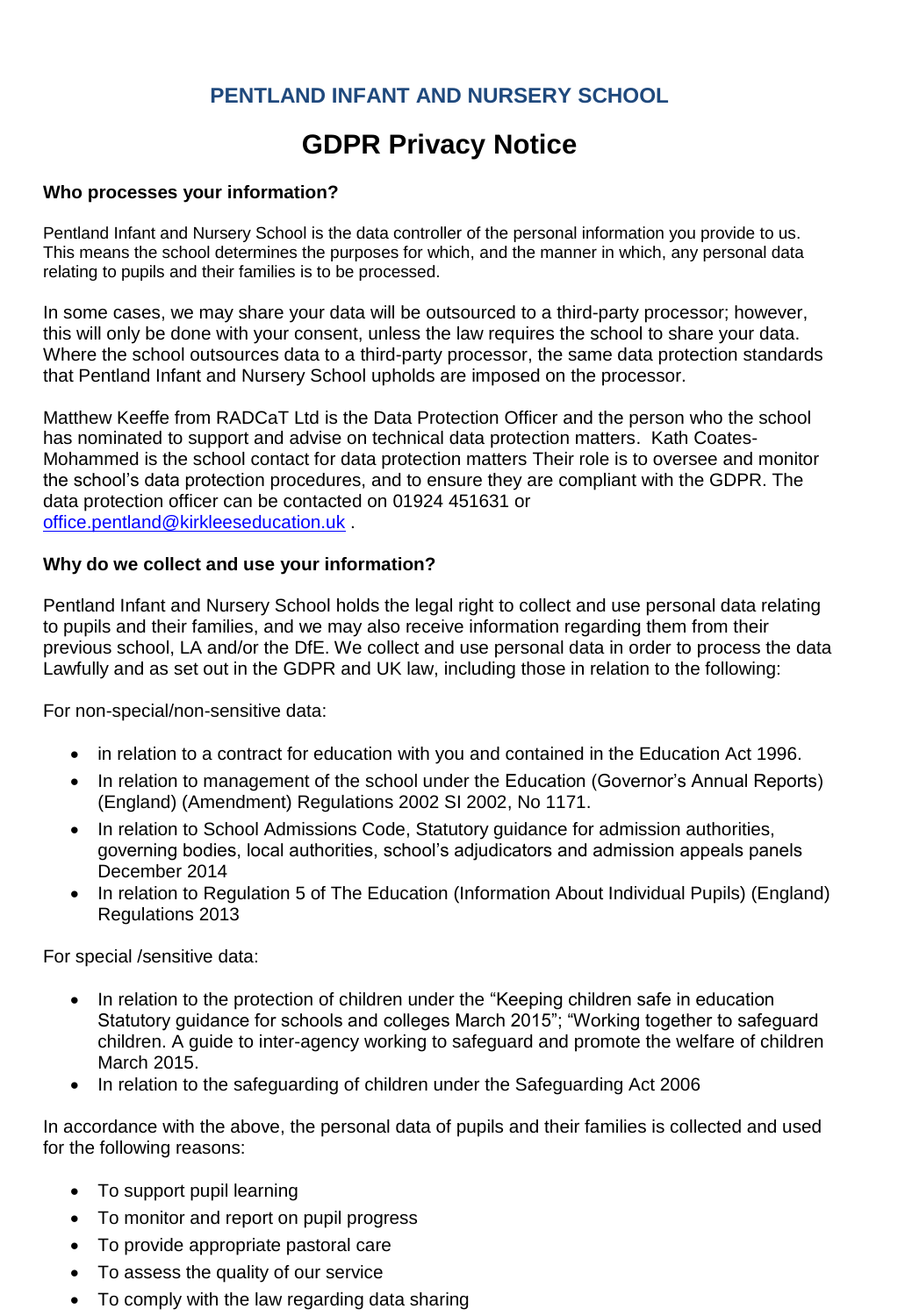- To safeguard pupils
- To advise of any curriculum related activities we undertake or encourage you to attend, this may involve sending a newsletter or brief via email.

#### **Which data is collected?**

The categories of pupil information that the school collects, holds and shares include the following:

- Personal information e.g. names, pupil numbers and addresses
- Characteristics e.g. ethnicity, language, nationality, country of birth and free school meal eligibility
- Attendance information e.g. number of absences and absence reasons
- Assessment information e.g. national curriculum assessment results
- Relevant medical information
- Information relating to SEND
- $\bullet$  Behavioural information e.g. number of temporary exclusions.

Whilst the majority of the personal data you provide to the school is mandatory, some is provided on a voluntary basis. When collecting data, the school will inform you whether you are required to provide this data or if your consent is needed.

Where consent is required, the school will provide you with specific and explicit information with regards to the reasons the data is being collected and how the data will be used.

#### **How long is your data stored for?**

Personal data relating to pupils at Pentland Infant and Nursery School and their families is stored in line with the school's Data Retention Policy.

In accordance with the GDPR, the school does not store personal data indefinitely (However, there may be exceptions to this, where we have obligations under our insurance cover scheme to retain data for indefinite or protracted periods); all other data is only stored for as long as is necessary to complete the task for which it was originally collected.

#### **Will my information be shared?**

The school is required to share pupils' data with the DfE on a statutory basis.

The National Pupil Database (NPD) is managed by the DfE and contains information about pupils in schools in England. Pentland Infant and Nursery School is required by law to provide information about our pupils to the DfE as part of statutory data collections, such as the school census; some of this information is then stored in the NPD. The DfE may share information about our pupils from the NDP with third parties who promote the education or wellbeing of children in England by:

- Conducting research or analysis.
- Producing statistics.
- Providing information, advice or guidance.

The DfE has robust processes in place to ensure the confidentiality of any data shared from the NDP is maintained.

To find out more about the NPD, go to [https://www.gov.uk/government/publications/national-pupil](https://www.gov.uk/government/publications/national-pupil-database-user-guide-and-supporting-information)[database-user-guide-and-supporting-information.](https://www.gov.uk/government/publications/national-pupil-database-user-guide-and-supporting-information)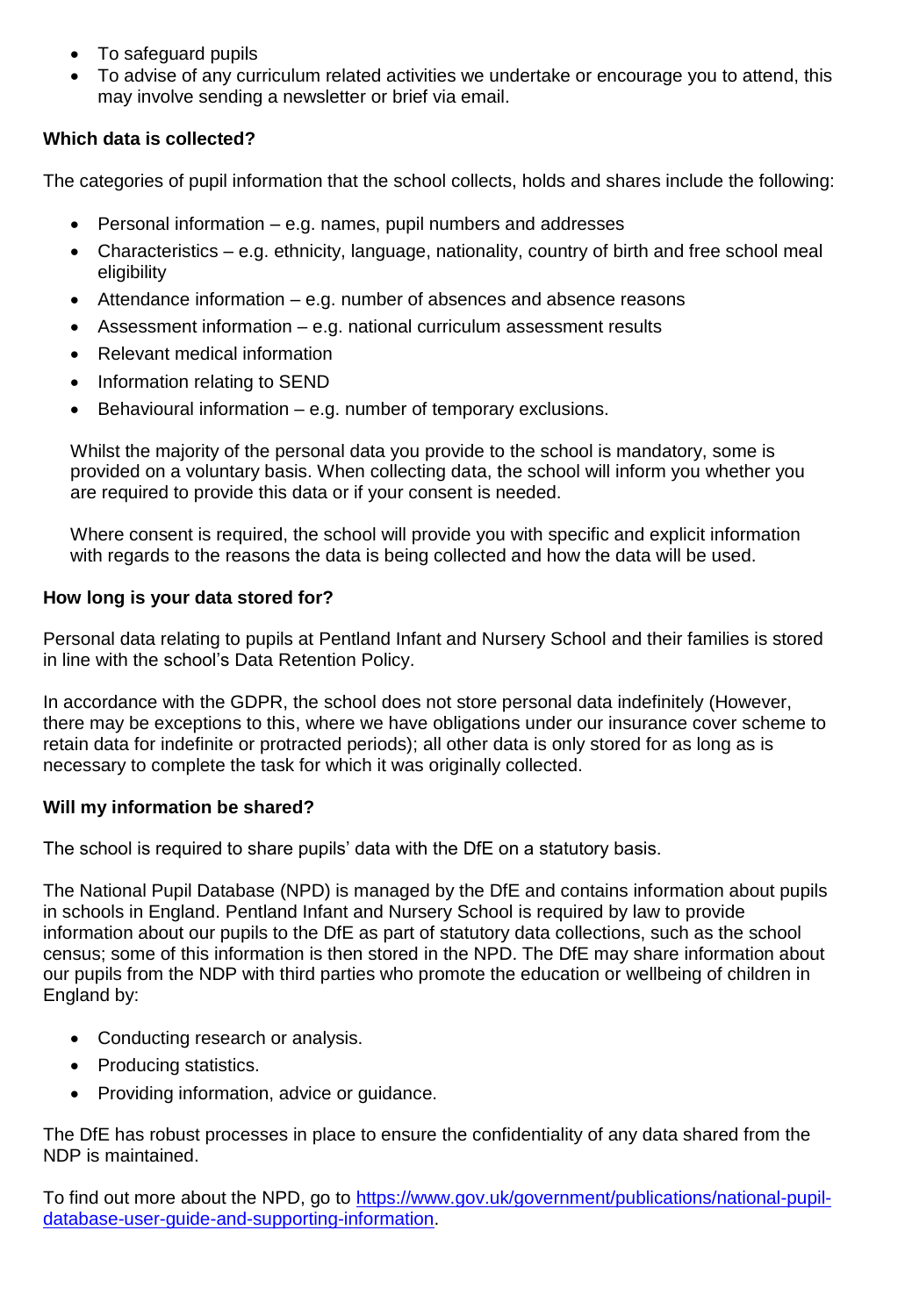Pentland Infant and Nursery School will not share your personal information with any third parties without your consent, unless the law allows us to do so. The school routinely shares pupils' information with:

- Pupils' destinations upon leaving the school
- The LA
- The NHS i.e. School Nurse
- The DfE <https://www.gov.uk/education/data-collection-and-censuses-for-schools>

#### **What are your rights?**

Parents and pupils have the following rights in relation to the processing of their personal data. You have the right to:

- Be informed about how Pentland Infant and Nursery School uses your personal data.
- Request access to the personal data that Pentland Infant and Nursery School holds.
- Request that your personal data is amended if it is inaccurate or incomplete.
- Request that your personal data is erased where there is no compelling reason for its continued processing.
- Request that the processing of your data is restricted.
- Object to your personal data being processed.
- Request my information in a machine-readable format i.e. Excel, word or a CSV file.

Where the processing of your data is based on your consent, you may be able to withdraw such consent in limited circumstances.

If you have a concern about the way Pentland Infant and Nursery School and/or the DfE is collecting or using your personal data, you can raise a concern with the Information Commissioner's Office (ICO). The ICO can be contacted on 0303 123 1113, Monday-Friday 9am-5pm or via this link<https://ico.org.uk/concerns> .

#### **Where can you find out more information?**

If you would like to find out more information about how we and/or the DfE collect, use and store your personal data, please visit our website [\(http://www.pentlandinf.co.uk/contact-details-1/](http://www.pentlandinf.co.uk/contact-details-1/) ) or download our Data Protection Policy.

#### **When will this Notice be updated?**

We reserve the right to vary and amend this privacy notice to comply with the changes to legislation. A up to date copy of this notice will be available on the school website.